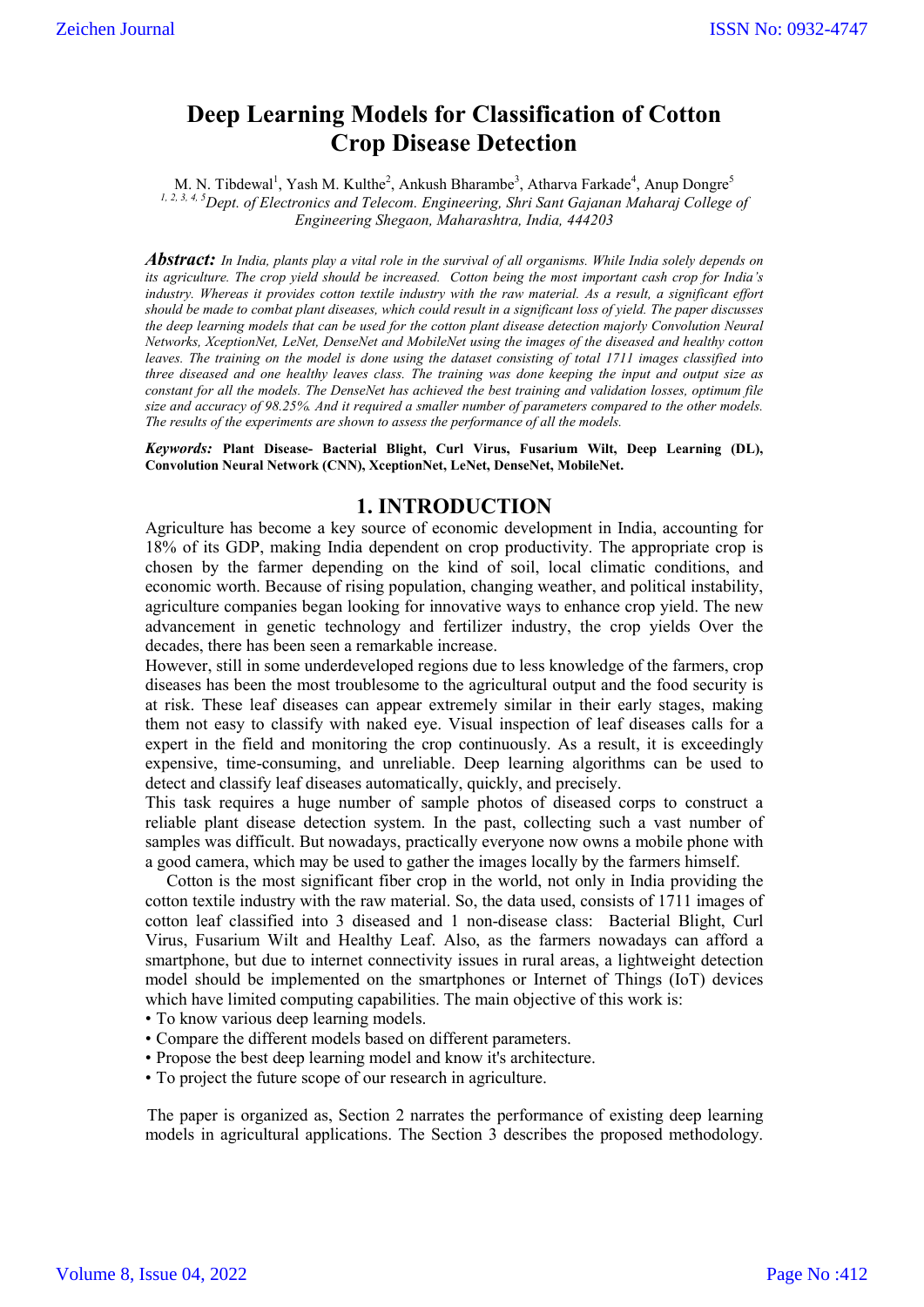Section 4 presents the experiment settings and result. The end part of paper is Section 5 discussed about conclusion.

# **2. EXISTING DEEP LEARNING MODELS**

Ferentinos and Konstantinos P. [7] trained many model architectures on an opensource database including 87,848 photos, with 25 different plants in a set of 58 distinct classes of plant disease combinations, including healthy plants, with the best performance reaching a 99.53 percent success rate. The models were like AlexNet, GoogLeNet, VGG.

G. Sambasivam et al. [9] worked on the Cassava disease detection with 10000 identified images in a limited image dataset of 5 fine-grained cassava leaf disease groups, where in they used a Convolution Neural Network to solve the problem from scratch using an imbalanced dataset achieving an accuracy score over 93%.

Saleem and Muhammad Hammad [10], they proposed the comparison of state-of-theart deep learning models with the evolution of various DL models from 2012 till date. Abdul et al. [8] proposed an optimized dense CNN architecture for corn leaf disease with the accuracy of 98.06% with even less parameters compared to the models like EfficientNet, VGGNet, XceptionNet. Bhatt, Prakruti [17], they distinguished between diseases that looked to be identical, researchers used many CNN architectures added with a combination of adaptive boosting and a decision tree-based classifier to construct a system for identifying maize leaf diseases. Healthy leaves, common rust, leaf blight, and leaf spot were among the image data categories. The Plant Village dataset provided images for each class. The model provided with an accuracy of 98%.

Shruthi U [6], studied five types of machine learning classifications for plant disease detection. Where it was found that CNN classifier detects more efficiently compared to SVM classifier. Mercelin Francis and C. Deisy [5] created a CNN model for apple and tomato leaf disease detection. Where in ach convolutional layer is followed by a pooling layer in the model. To determine whether or not disease is present, two fully connected dense layers and a sigmoid function are used. The model was trained using a 3663-picture dataset of apple and tomato leaves, resulting in an accuracy of 87%.

The basics of deep learning come from the Convolution Neural Networks (CNNs) which work on the principle of a kernel and the input image convolution. CNNs are the most important part of deep learning or any image classification algorithm. Where in normal Machine Learning, it is important to visualize the pattern, extract the needed features, do perfect pre-processing, and much more. But, for the CNNs, it directly recognizes the pattern from the image without much of the tedious tasks to be done. There are many models proposed by the researchers in the field of deep learning. Some of the popular models studied are discussed below:

A. Convolution Neural Network (CNN)

The Convolutional Neural Network (CNN) is a deep learning technology that has been a revolution in the field of image processing. Face recognition, object identification, image categorization, and other applications of CNN are common. Convolutional layers, pooling layers, fully linked layers, activation functions, and other components of a CNN model are some components that are used in different ways.

We have proposed a model architecture which can work well with a smaller number of layer and neurons in each layer. Then the major challenge was to choose the input which should not be too big which makes the model to have huge number of parameters, while not too less which will affect the performance. We decided to take an input image of size (150, 150, 3). Suppose the input has size W, padding P, filter size F and strides S, then using the convolution on filter on the input, the next layer will be of size given in (1).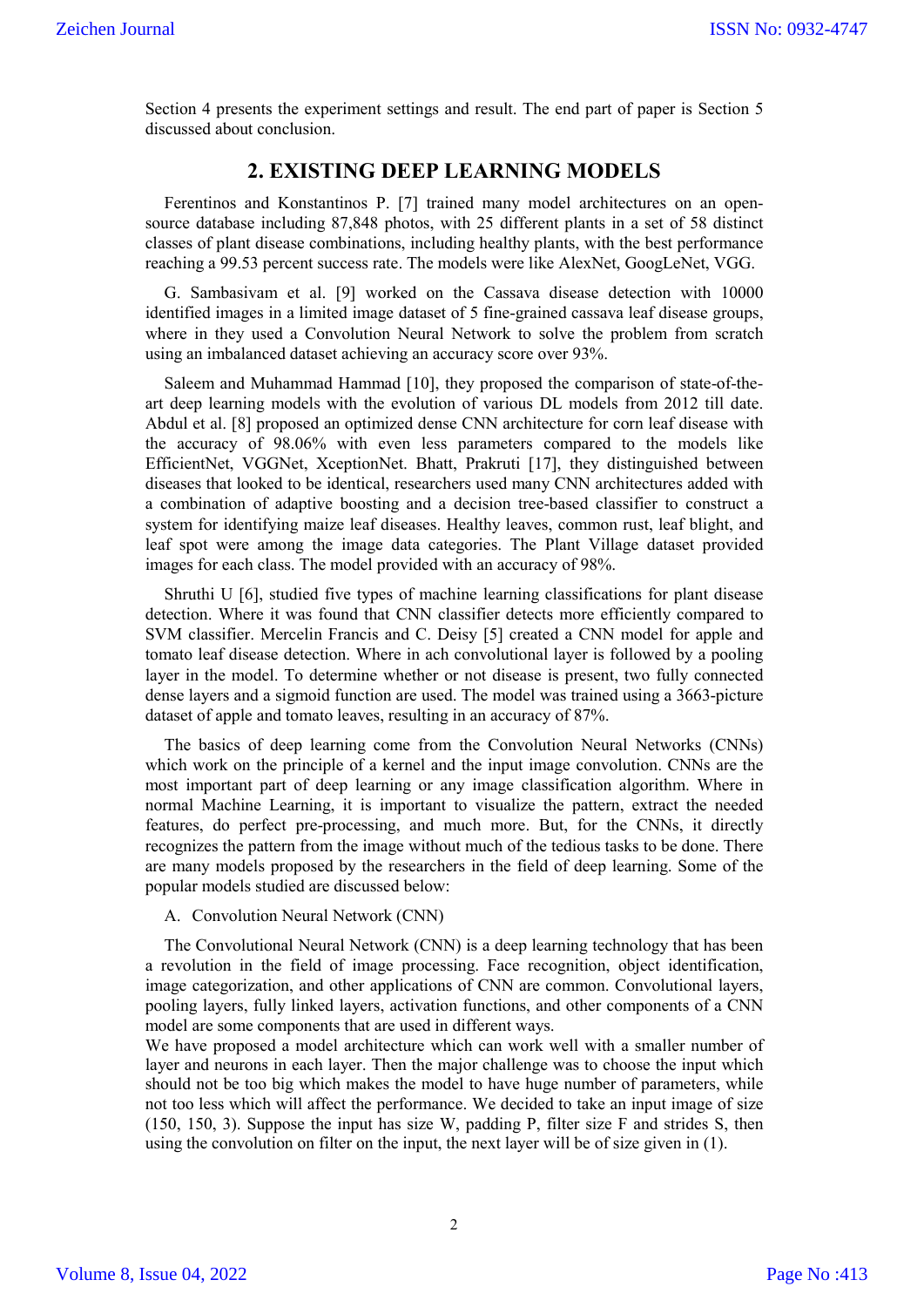$size = (W - F + 2P)/S$  (1)

We propose a 15-layer model having an input layer for the image data, four Conv2D layers for extracting the features, two Dense layers using ReLU activation for adding up the training parameters so as to extract more features, and a last dense layer using Soft max activation for final output with total parameters of 2,028,228 as seen in Table 1.

| Layer        | <b>Output</b><br><b>Shape</b> | <b>Total</b><br><b>Parameters</b> |  |
|--------------|-------------------------------|-----------------------------------|--|
| Input        | $150^2$ x 3                   | 0                                 |  |
| Conv2D       | $148^2 \times 32$             | 896                               |  |
| MaxPooling2D | $74^2 \times 32$              | 0                                 |  |
| Conv2D       | $72^2$ x 64                   | 18496                             |  |
| MaxPooling2D | $36^{2}$ x $64$               | 0                                 |  |
| Conv2D       | $34^{2}$ x 128                | 73856                             |  |
| MaxPooling2D | $17^2$ x 128                  | 0                                 |  |
| Conv2D       | $\frac{15^2}{256}$            | 295168                            |  |
| MaxPooling2D | $7^2$ x 256                   | 0                                 |  |
| Dropout      | $7^2$ x 256                   | 0                                 |  |
| Flatten      | 12544                         | 0                                 |  |
| Dense        | 128                           | 1605760                           |  |
| Dropout      | 128                           | 0                                 |  |
| Dense        | 256                           | 33024                             |  |
| Dropout      | 256                           | 0                                 |  |
| Dense        | 4                             | 1028                              |  |

**Table 1. Results Of Training Various Deep Learning**

#### A. Convolution Neural Network (CNN)

The Convolutional Neural Network (CNN) is a deep learning technology that has been a revolution in the field of image processing. Face recognition, object identification, image categorization, and other applications of CNN are common. Convolutional layers, pooling layers, fully linked layers, activation functions, and other components of a CNN model are some components that are used in different ways.

#### B. XceptionNet

With the introduction of a model named as inception network by Szegedy [18]. The inception network's key feature was the use of computational resources within the network. It does away with all fully connected layers in favor of average pooling, resulting in a system with only 5 million parameters. With the big boom of the inception model, which in the stack of feature maps captures parallel pathways with different receptive field size and operations, there were many advanced versions made of it and a network was then proposed called as XceptionNet [16], it outperformed many algorithms on a large dataset.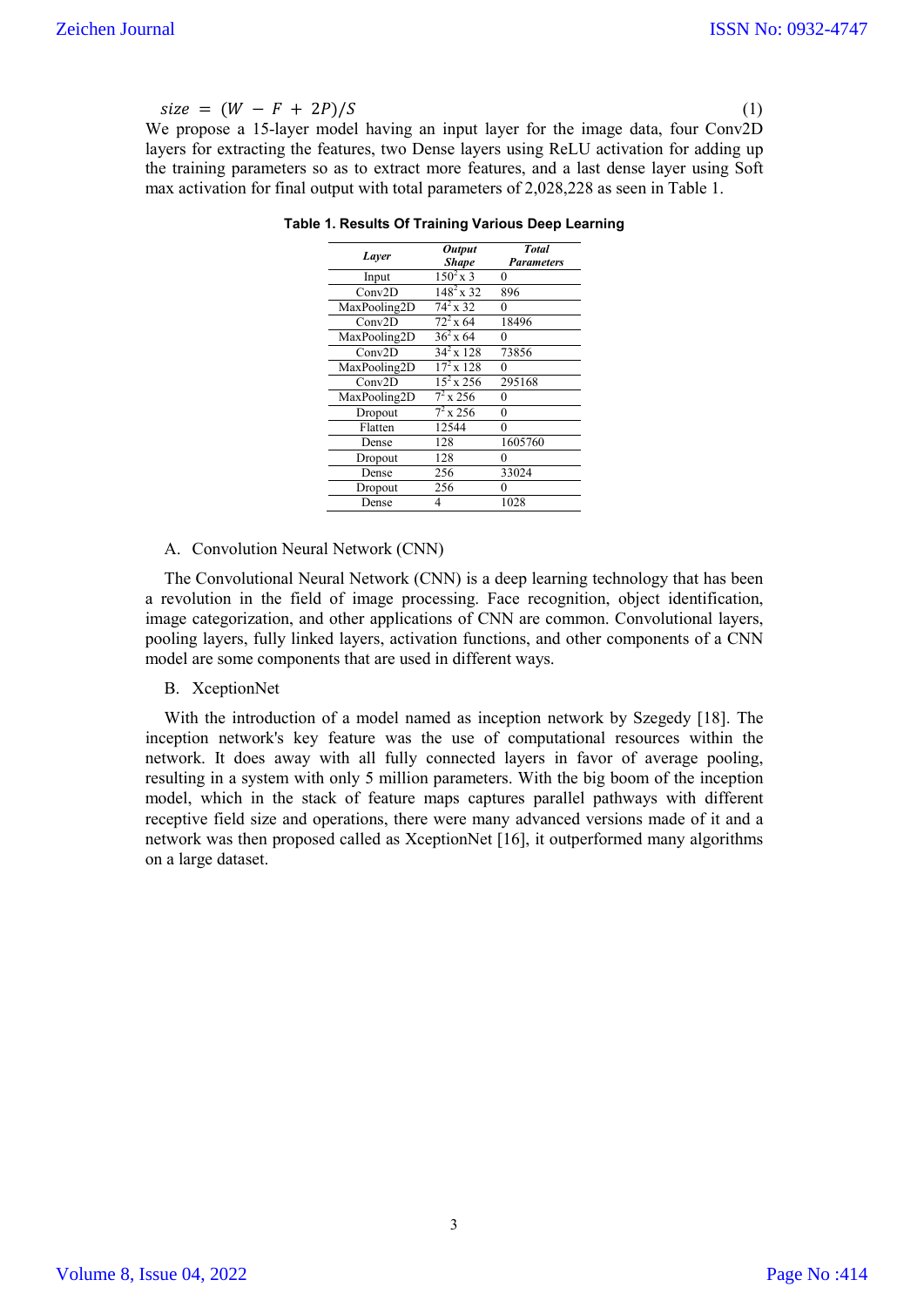

**Figure 1. Depth wise Separable Convolution [22]**



**Figure 2. Architecture of LeNet-5 [19]**

C. LeNet

The LeNet-5 was introduced by Yann LeCun and Yoshua Bengio [19]. It was one of the first CNN architectures. LeNet is considered to be the father of all the CNNs as it was introduced at a early time when there was not a lot of research in the field of Neural Networks. LeNet-5 has a straightforward architecture. It has three convolution layers, two pooling layers, and three dense layers. It takes a 32 x 32 image as input and outputs a 10 item list that contains the probability for each class. The architecture of the LeNet-5 is shown in Figure. 2.

D. DenseNet

In a feed-forward fashion, DenseNet [14] connects each layer to the other layers. The feature maps of the first layer are utilized as inputs in each of the following layers, and their feature maps are used as inputs in all future layers. DenseNet solves the vanishing gradient problem [20], improves feature propagation, allows for feature reuse, and greatly reduces the number of parameters. Each nth layer contains n inputs, which are made up of the feature-maps from the convolutional blocks before it. Its feature-maps are passed on to all N - n following layers. In an N-layer network, this introduced N  $(N + 1)/2$ connections. This architecture is known as a Dense Convolutional Neural Network because it features a dense connectivity pattern.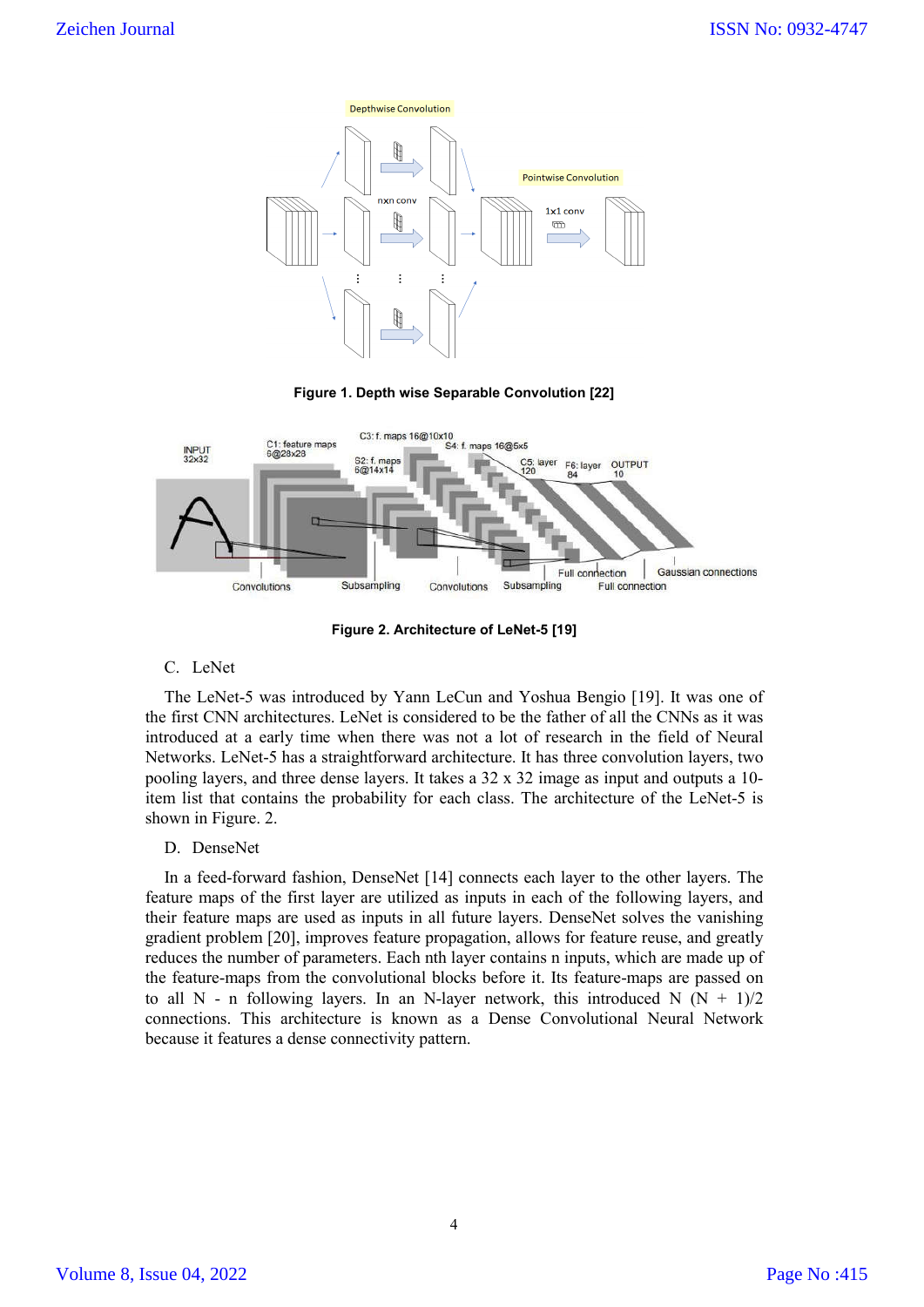

**Figure 3. DenseNet 5 5-layered Block [14]**

### E. MobileNet

Mobile Net [21] is a convolutional neural network for mobile vision applications Mobile Net [21] is a convolutional neural network for mobile vision applications that is efficient, simple and uses less computational power. Object detection, finegrained classifications, facial traits, and localization are just a few of the real-world applications that use MobileNet. MobileNets are made up of depth wise separable convolutions, which were first employed in Inception models to reduce processing in the first few layers. Flattened networks produced a network that was entirely made up of fully factorized convolutions, showcasing the capability of highly factorized networks. The Xception network revealed how to outperform Inception V3 networks by scaling up depth wise separable filters. tions that use MobileNet. MobileNets are made up of depth wise se<br>utions, which were first employed in Inception models to reduce pro<br>first few layers. Flattened networks produced a network that was  $\alpha$ <br>up of fully factor

# **3. PROPOSED METHODOLOGY FOR DEEP LEARNING 3. DEEP LEARNING**

A model in a conventional Convolutional Neural Network contains an input image, which is then processed through the hidden layers then to the output layer to generate an output of predicted label in a relatively simple forward pass. Except for the first convolutional layer, each convolutional layer uses the preceding convolutional layer's output to create an feature map, which is then given as input to the next layer. There are N direct connections between each layer and its subsequent layer for N layers. del in a conventional Convolutional Neural Network contains an input image, then processed through the hidden layers then to the output layer to generate an f predicted label in a relatively simple forward pass. Except for

In DenseNet each layer in the design is connected to every other layer.  $N(N+1)/2$  direct connections exist for N layers. The information from the previous layers are used as input for each layer, and the output of the current layer will be used as input for layers. The skip connections solve the problem of vanishing gradient, hence which allows us to train the network deeper. As a result, they can be trained deeper than traditional networks and easily optimized with this new residual usage. This innovative CNN architecture has delivered state-of-the-art results on many standard datasets with extremely few parameters. The huge advantage of DenseNet is the usage of bottleneck layers. The skip connections solve the problem of vanishing gradient, hence which allows<br>us to train the network deeper. As a result, they can be trained deeper than traditional<br>networks and easily optimized with this new efficiency, a bottleneck layer of 1 x 1 convolution is added to reduce the number of feature-maps. nvolutional layer, each convolutional layer uses the preceding convolutional layer's<br>tput to create an feature map, which is then given as input to the next layer. There are N<br>rect connections between each layer and its s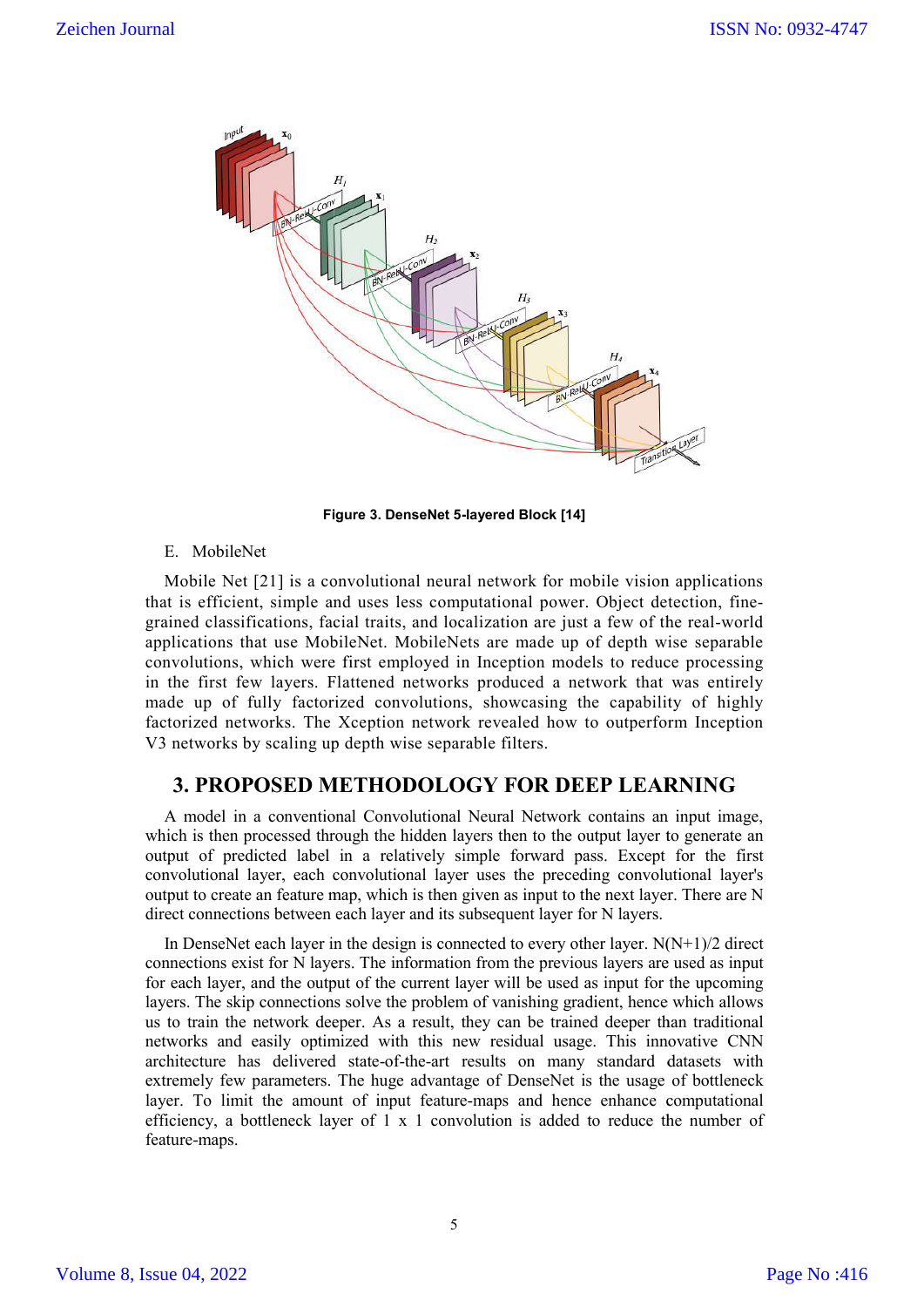The first layers of the DenseNet model contains a  $7x7$  convolution Layer with stride-2 followed by a 3 x 3 MaxPool layer stride-2. Which is followed by a set of Dense Blocks and Transition Layers, and the final block is the Classification Layer that takes the input from these previous blocks and performs the classification.

A. Dense Connectivity

B. Transition Layers

Consider a network of L layers, each performing a  $J_1$  non-linear transformation. The output of the network's Lth layer is indicated as xl, whereas the input image is designated as x0. In the forward propagation, the output of the Lth layer is given as an input to the  $(L+1)$ <sup>th</sup> layer, as we all know. The skip connection, on the other hand, can be expressed in (2).

$$
x_1 = J_l(x_{l-1}) + x_{l-1} \tag{2}
$$

The dense connections in the DenseNet model are given as in (3).

$$
x_1 = J_l([x_0, x_1, \dots, x_{l-1}])
$$
\n(3)

Transition layers are the layers that perform convolution and pooling between dense blocks. A batch-norm layer, 1x1 convolution, and a 2x2 average pooling layer make up the DenseNet architecture's transition layers. The 1x1 convolution performs the down sampling. There are many different architectures of DenseNet being, the DenseNet-121, 169, 201 and 264. The model having the least number of parameters is the DenseNet-121 and also, it is good for low to moderate number of training data hence, we are going to work on this algorithm a bit and modify it for our images. The conventional DenseNet architectures are shown in Figure. 4.

As it is training all the models on an image input of (150, 150, 3) with a batch size of 32, it was mandatory to keep the input and output same for all the models, to keep the parameters less and also to compare the models by the hidden layers.

In the original DenseNet-121, the input parameters are of shape 224 x 224 as shown in Fig. 4. The proposed modified DenseNet contains the same hidden network but with different input and output tensors. The first convolution 7 x 7 when given an input of 150 x 150, stride-2, gives the output of 75 x 75 then given a pooling layer to reduce the parameters by reducing the feature map whose output is 38 x 38. Which is then followed by a Dense Block containing 3 x 3 and 1 x 1 convolutions followed by a Transition layer having a bottleneck layer and an avg. pooling with stride-2 giving an output of 19 x 19, then a series of 2 more pair of these Dense Block and Transition Layers are used, which is at last followed by one more Dense Block having output of 5 x 5. Lastly, a Classification Layer is used having global avg pool layer and a softmax fully-connected layer having 4 outputs for our cotton image classification. The proposed model can be seen in Figure. 5.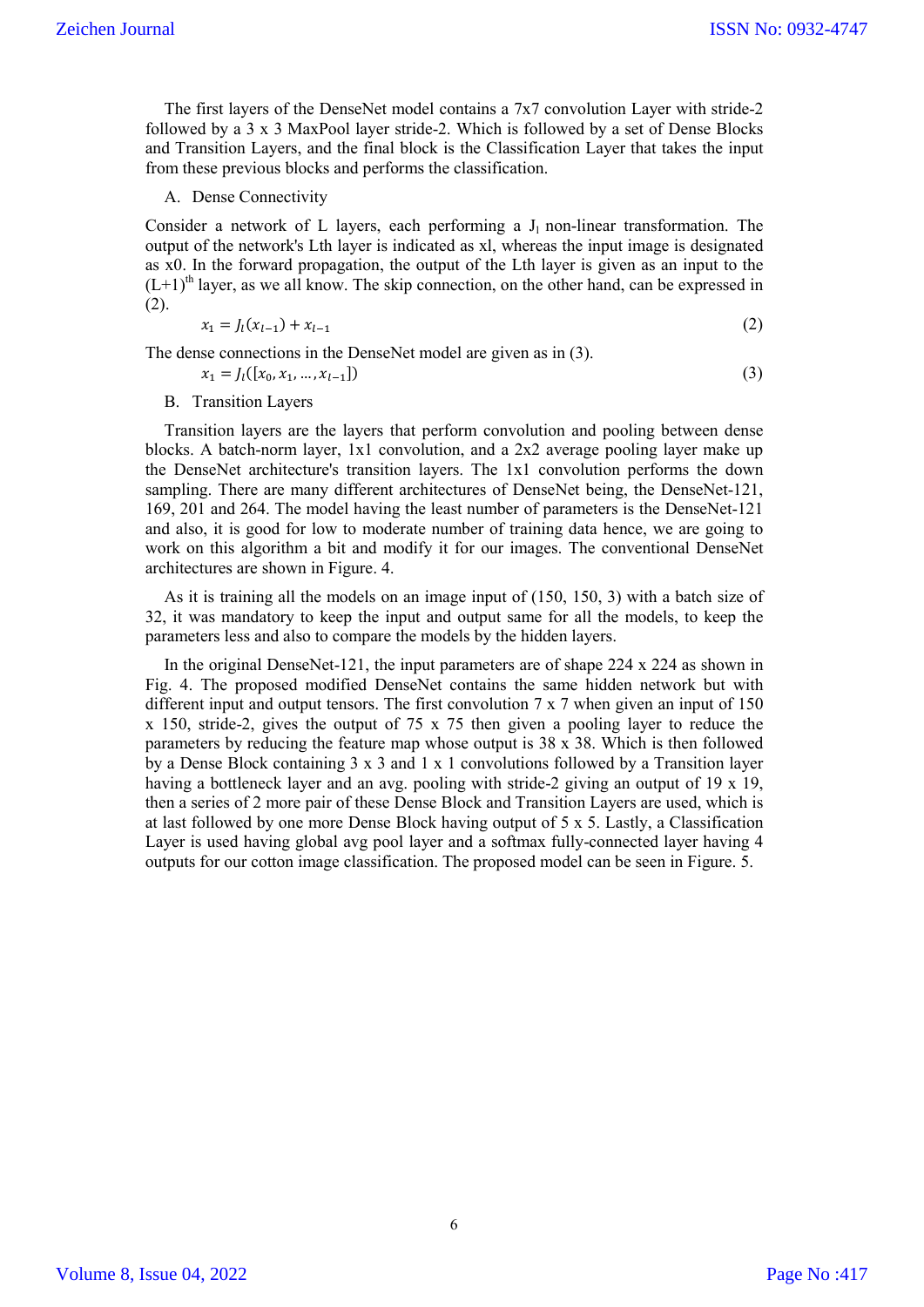| Layers                  | <b>Output Size</b> | DenseNet-121                                          | DenseNet-169                                          | DenseNet-201                                          | DenseNet-264                                          |  |
|-------------------------|--------------------|-------------------------------------------------------|-------------------------------------------------------|-------------------------------------------------------|-------------------------------------------------------|--|
| Convolution             | $112 \times 112$   | $7 \times 7$ conv, stride 2                           |                                                       |                                                       |                                                       |  |
| Pooling                 | $56 \times 56$     | $3 \times 3$ max pool, stride 2                       |                                                       |                                                       |                                                       |  |
| Dense Block<br>(1)      | $56 \times 56$     | $1 \times 1$ conv<br>$\times$ 6<br>$3 \times 3$ conv  | $1 \times 1$ conv<br>$\times$ 6<br>$3 \times 3$ conv  | $1 \times 1$ conv<br>$\times$ 6<br>$3 \times 3$ conv  | $1 \times 1$ conv<br>$\times$ 6<br>$3 \times 3$ conv  |  |
| <b>Transition Layer</b> | $56 \times 56$     | $1 \times 1$ conv                                     |                                                       |                                                       |                                                       |  |
| (1)                     | $28 \times 28$     | $2 \times 2$ average pool, stride 2                   |                                                       |                                                       |                                                       |  |
| Dense Block<br>(2)      | $28 \times 28$     | $1 \times 1$ conv<br>$\times$ 12<br>$3 \times 3$ conv | $1 \times 1$ conv<br>$\times$ 12<br>$3 \times 3$ conv | $1 \times 1$ conv<br>$\times$ 12<br>$3 \times 3$ conv | $1 \times 1$ conv<br>$\times$ 12<br>$3 \times 3$ conv |  |
| <b>Transition Layer</b> | $28 \times 28$     | $1 \times 1$ conv                                     |                                                       |                                                       |                                                       |  |
| (2)                     | $14 \times 14$     | $2 \times 2$ average pool, stride 2                   |                                                       |                                                       |                                                       |  |
| Dense Block<br>(3)      | $14 \times 14$     | $1 \times 1$ conv<br>$\times 24$<br>$3 \times 3$ conv | $1 \times 1$ conv<br>$\times$ 32<br>$3 \times 3$ conv | $1 \times 1$ conv<br>$\times$ 48<br>$3 \times 3$ conv | $1 \times 1$ conv<br>$\times$ 64<br>$3 \times 3$ conv |  |
| <b>Transition Layer</b> | $14 \times 14$     | $1 \times 1$ conv                                     |                                                       |                                                       |                                                       |  |
| (3)                     | $7 \times 7$       | $2 \times 2$ average pool, stride 2                   |                                                       |                                                       |                                                       |  |
| Dense Block<br>(4)      | $7 \times 7$       | $1 \times 1$ conv<br>$\times 16$<br>$3 \times 3$ conv | $1 \times 1$ conv<br>$\times$ 32<br>$3 \times 3$ conv | $1 \times 1$ conv<br>$\times$ 32<br>$3 \times 3$ conv | $1 \times 1$ conv<br>$\times$ 48<br>$3 \times 3$ conv |  |
| Classification          | $1 \times 1$       | $7 \times 7$ global average pool                      |                                                       |                                                       |                                                       |  |
| Layer                   |                    | 1000D fully-connected, softmax                        |                                                       |                                                       |                                                       |  |

| $112 \times 112$<br>lution<br>$56 \times 56$<br>ling | <b>Output Size</b><br>DenseNet-121 | DenseNet-169<br>DenseNet-201<br>DenseNet-264<br>$7 \times 7$ conv, stride 2                              |  |
|------------------------------------------------------|------------------------------------|----------------------------------------------------------------------------------------------------------|--|
|                                                      |                                    | $3 \times 3$ max pool, stride 2                                                                          |  |
| <b>Block</b><br>$56 \times 56$                       | $1 \times 1$ conv<br>$\times$ 6    | $1 \times 1$ conv<br>$1 \times 1$ conv<br>$1 \times 1$ conv<br>$\times$ 6<br>$\times$ 6<br>$\times$ 6    |  |
|                                                      | $3 \times 3$ conv                  | $3 \times 3$ conv<br>$3 \times 3$ conv<br>$3 \times 3$ conv                                              |  |
| n Layer<br>$56 \times 56$<br>$28 \times 28$          |                                    | $1 \times 1$ conv<br>$2 \times 2$ average pool, stride 2                                                 |  |
| Block<br>$28 \times 28$                              | $1 \times 1$ conv<br>$\times$ 12   | $1 \times 1$ conv<br>$1 \times 1$ conv<br>$1 \times 1$ conv<br>$\times$ 12<br>$\times$ 12<br>$\times$ 12 |  |
| n Layer<br>$28 \times 28$                            | $3 \times 3$ conv                  | $3 \times 3$ conv<br>$3 \times 3$ conv<br>$3 \times 3$ conv<br>$1 \times 1$ conv                         |  |
| $14 \times 14$                                       |                                    | $2 \times 2$ average pool, stride 2                                                                      |  |
| Block<br>$14 \times 14$                              | $1 \times 1$ conv<br>$\times 24$   | $1 \times 1$ conv<br>$1 \times 1$ conv<br>$1 \times 1$ conv<br>$\times$ 32<br>$\times$ 48<br>$\times 64$ |  |
| $14 \times 14$<br>n Layer                            | $3 \times 3$ conv                  | $3 \times 3$ conv<br>$3 \times 3$ conv<br>$3 \times 3$ conv<br>$1 \times 1$ conv                         |  |
| $7 \times 7$                                         |                                    | $2 \times 2$ average pool, stride 2                                                                      |  |
| <b>Block</b><br>$7 \times 7$                         | $1 \times 1$ conv<br>$\times 16$   | $1 \times 1$ conv<br>$1 \times 1$ conv<br>$1 \times 1$ conv<br>$\times$ 32<br>$\times 32$<br>$\times$ 48 |  |
| ication<br>$1 \times 1$                              | $3 \times 3$ conv                  | $3 \times 3$ conv<br>$3 \times 3$ conv<br>$3 \times 3$ conv<br>$7 \times 7$ global average pool          |  |
|                                                      |                                    | 1000D fully-connected, softmax                                                                           |  |
| Layers                                               | <b>Output Size</b>                 | DenseNet-121                                                                                             |  |
| Convolution                                          | 75 x 75                            | 7 x 7Conv, Stride 2                                                                                      |  |
|                                                      | 38 x 38                            | 3 x3 max pool, stride 2                                                                                  |  |
| pooling                                              |                                    |                                                                                                          |  |
| Dense Block                                          | 38 x 38                            | $1 \times 1$ conv<br>X6<br>3 x 3 conv                                                                    |  |
| (1)<br><b>Transition Layer</b>                       | 38 x 38                            | $1 \times 1$ conv                                                                                        |  |
| (1)                                                  | 19 x 19                            | 2 x 2 average pool stride 2                                                                              |  |
| Dense Block<br>(2)                                   | 19x19                              | $1 \times 1$ conv<br><b>X6</b><br>$3x3$ conv                                                             |  |
|                                                      | $19 \times 19$                     | $1 \times 1$ conv                                                                                        |  |
| <b>Transition Layer</b><br>(2)                       | $10 \times 10$                     | 2 x 2 average pool stride 2                                                                              |  |
| Dense Block                                          | $10 \times 10$                     | $1 \times 1$ conv<br>X6                                                                                  |  |
| (3)                                                  | $10 \times 10$                     | 3 x 3 conv<br>$1 \times 1$ conv                                                                          |  |
| (3)                                                  | 5 x 5                              | 2 x 2 average pool stride 2                                                                              |  |
| <b>Transition Layer</b><br><b>Dense Block</b>        | 5 x 5                              | $1 \times 1$ conv<br><b>X6</b>                                                                           |  |
| (4)<br>Classification                                | 1 x 1                              | $3 \times 3$ conv<br>5 x 5 global average pool                                                           |  |

# **4. EXPERIMENT EXPERIMENTAL RESULTS**

The experiment setting and results for the models addressed in Section II with input size 150x150x3 and Soft-Max output of 1x4 are presented in this section. The hyperparameters and the settings are as follows:

• The most popular optimization function, Adam optimizer, with a learning rate of 0.0001 and a sparse categorical cross-entropy loss function because our model is working on multiple class classification.

• The epochs to 200 and set a callback list to save the best model.

• The data was shuffled and manually divided it into two sets: 20 percent for validation and 80 percent for training from 1711 images

• Data Augmentation is done before feeding the data to our model.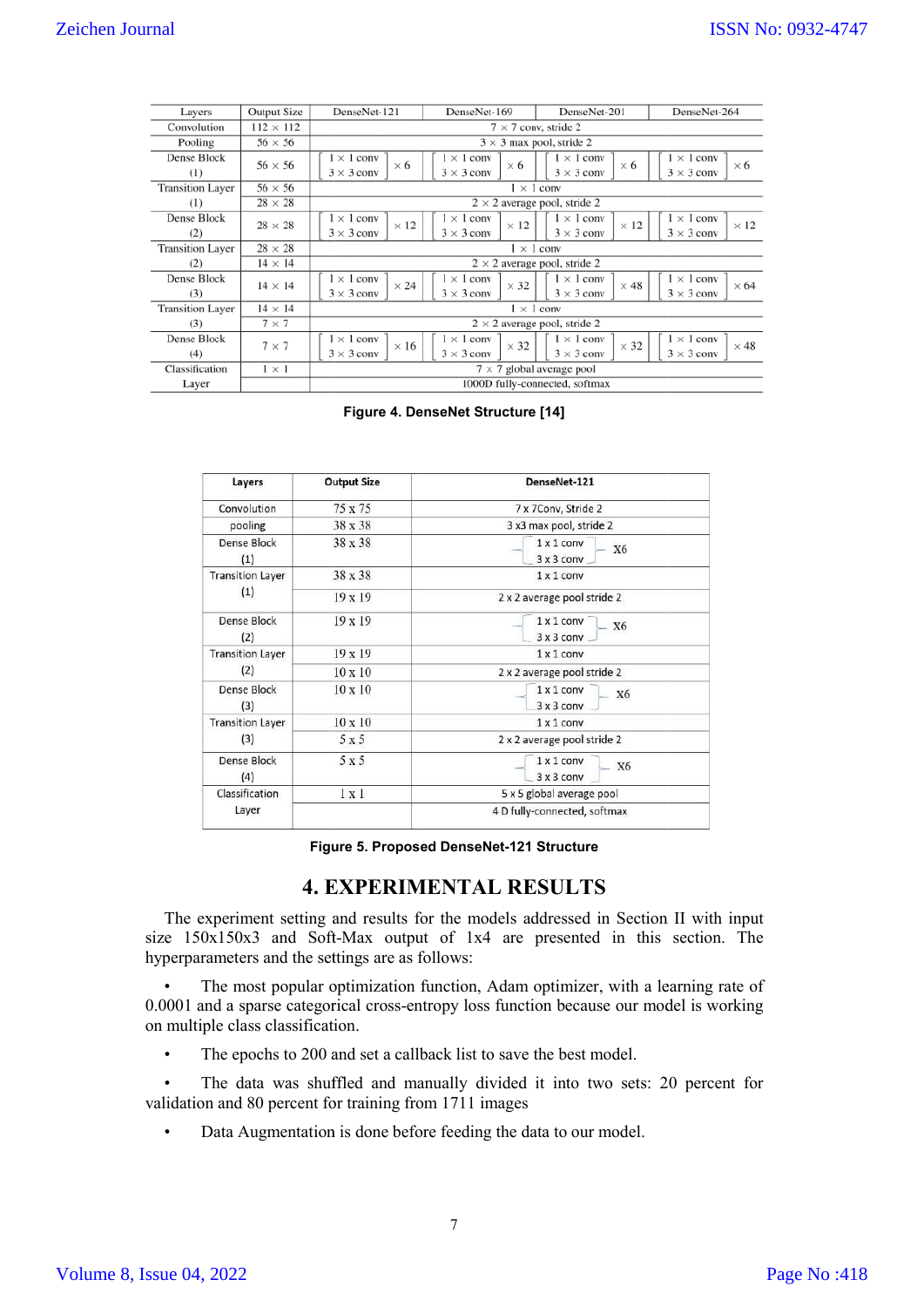#### **4.1. PC Hardware Setting**

Nowadays, the deep learning models have become more intricate with the architecture, which need GPUs or TPUs to train the models but, our model is far smaller than the orthodox architectures for deep learning and have capabilities to run and train on systems with low processing power. However, we decided to go with the free version of google colab which provides us a GPU unit computer for a short period of time. Colab is a free to use online application like Jupyter notebook. Most importantly, it doesn't require any setup, and you can share the file with your team wherein they can also modify the same file on cloud, much like Google Docs projects. The plus point of working on Google colab is that all the libraries be it general python or advanced machine learning libraries are pre-installed in it, all we need to do is import them.

#### **4.2. Data Preprocessing**

Pre-processing data is an important part of any machine learning methodology. The models used, have large number of parameters, implying that the model will require a huge number of training data. Furthermore, gathering and producing well-labeled data takes a lot of time and work. This problem is solved mainly by the augmentation of the training data. In general, augmentation of data is nothing but to generate some duplicates of an image with the addition of some parameters such as cropping, shearing, noise and transform the dataset. This can be used on practical applications where there is a shortage of data and can generate huge dataset by the processing of the data by these methods.

There are huge advantages of data augmentation, like the addition of noise previously discussed can be a saving element for the model, as a model trained on dataset having noise, it will know how to deal with the noises and essential elements of the data, making the data more robust in dealing with unknown data. It also aids in overcoming the issue of class imbalance in categorization issues. The main plus point being that it reduces the cost of collection of extra data and labelling it. The main advantage being that the models learn limited data over time, it can prevent them from over-fitting and by learning the data from various angles.

The process of data augmentation has been extremely efficient and easy-to-use by the introduction of Image Data Generator by Keras. It lets us to augment the images in realtime while the model is still in training phase. Which saves up a lot of memory and make the training process robust. We have used the Image Data Generator with the following settings:

- Normalize the data by dividing it by 255
- Rotation Range  $-40^\circ$
- Width Shift Range
- Height Shift Range 0.2
- Shear Range 0.2
- Zoom Range 0.2
- Horizontal Flip TRUE
- Resized the images to 150 x 150 with 32 batch size.

### **4.3. Results**

The trained 6 models being our own designed are, Convolution Neural Network, XceptionNet model, LeNet, DenseNet-121 and MobileNet. All of them were designed such that the input will be of 150x150x3 which outputs a data of 1x4. The other settings were discussed before in part A of this Section.

Table 2 shows the results of our training over some of the models with the same dataset and other settings. The CNN model has shown a really good potential being its training and validation accuracy is 96.19% and 95.63% respectively and also it has a smaller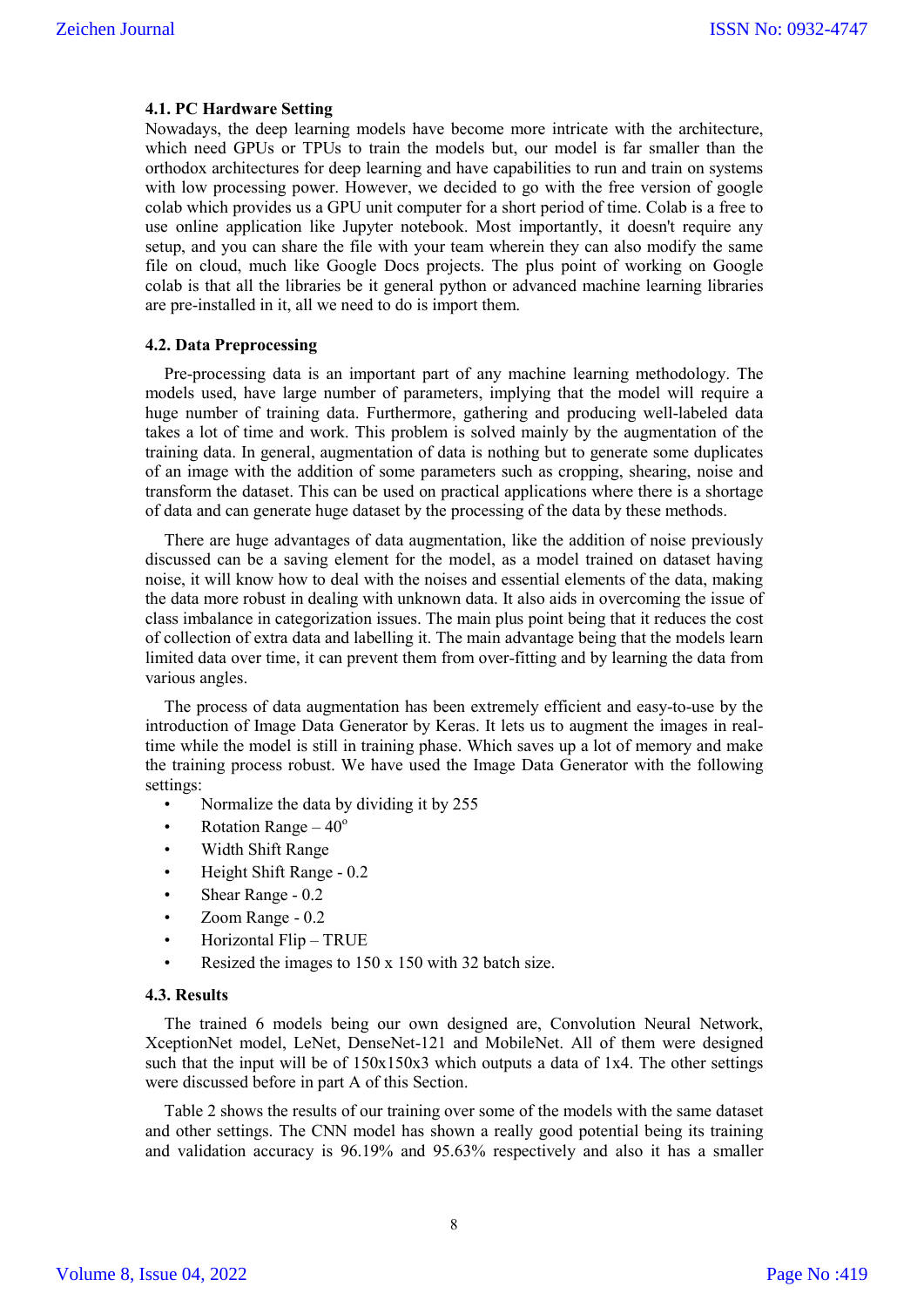number of parameters, and the model size was also low i.e., 23.3 MB. XceptionNet was the most brilliant and a powerful architecture which comes with the major disadvantage of the file size being over 250 MB which is not feasible for a mobile application or IoT systems, otherwise all of its aspects were brilliant just the number of parameters over 22.9 million which requires high end computing device.

The LeNet model, one of the oldest models out of these has also performed really well in the classification algorithm. But in Table 2 as we can see the major disadvantage here was the underfitting of data which can be seen as the validation accuracy is greater than the training. For this reason, we do not see it fit for our classification. The MobileNet which was developed for the sole application to work on low computing power systems like embedded or IoT system. It has performed exceptionally compared to the others previously discussed as it had approx. 3.2 million parameters and with that, it achieved an accuracy of 96.21% on the validation. Although, it is the same case here, the training accuracy is less than the validation which can be resolved by feeding more data or using more intricate network.

The one model who has the standpoint here is the proposed DenseNet-121 model which was seen the handiest in all the parameters achieving a training accuracy of 98.34% and validation accuracy of 98.25%. With optimum file size and parameters of 46.2 MB and approx. 3.9 million respectively. The major difference seen in all the architectures is in the loss function and the epoch at which maximum validation accuracy was obtained. The training and validation losses must be theoretically same or the difference between them must be minimum to minimum. When comparing all the architectures, it is found out that the least loss is in XceptionNet and DenseNet, but the minimum difference is found out in the proposed DenseNet model, making it the superior one. Also, as we can see that the DenseNet achieved the optimum results at the 78th epoch making it the model which can trained fastest. While in the others, the optimum results were found when they crossed the 150-epoch mark. Although, the performance of the DenseNet model can be increased with more data added to training or with the use of transfer learning.



**Figure 6. Results of testing the model on unseen data - Bacterial Blight and Curl Virus**

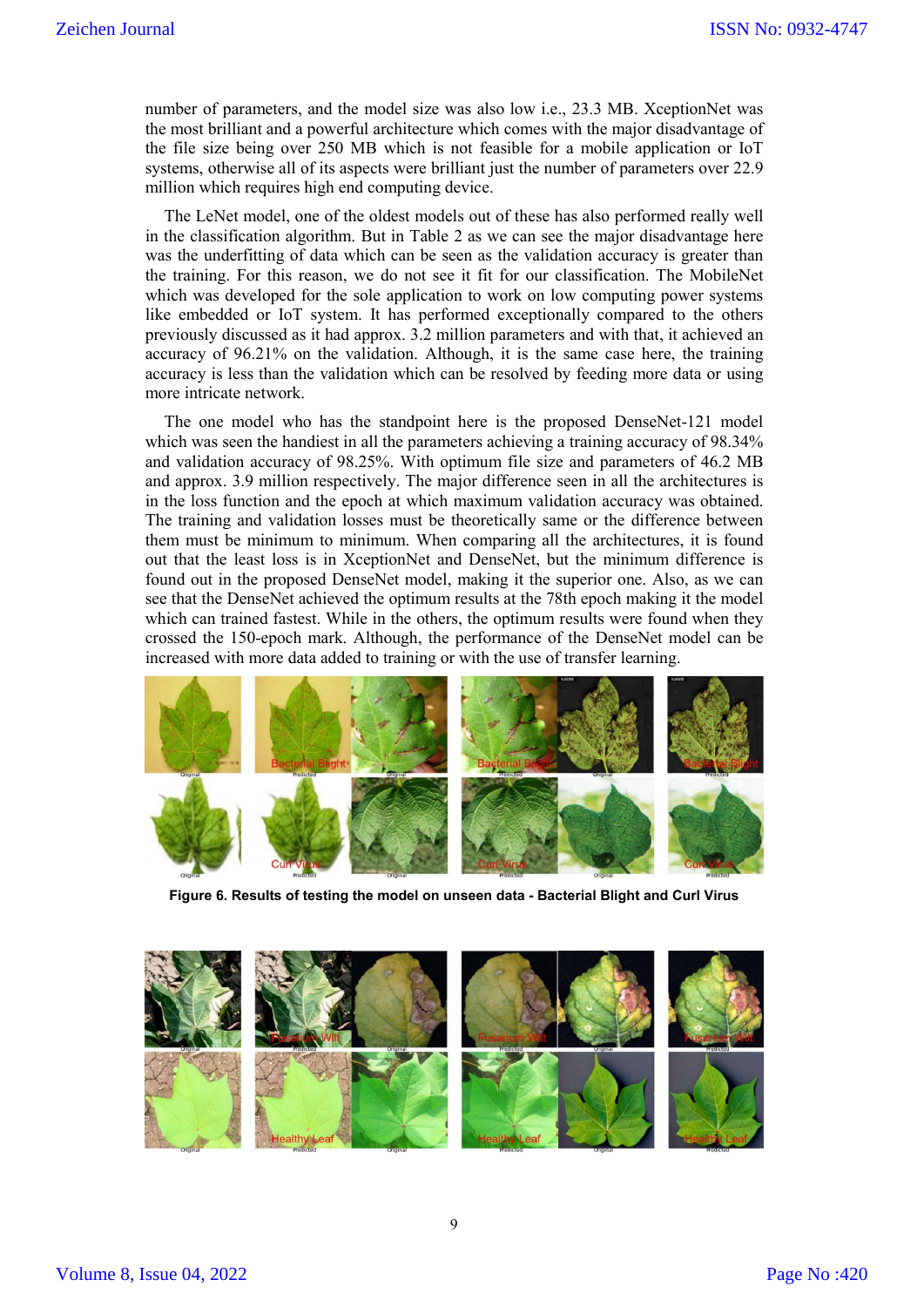#### **Figure 7. Results of testing the model on unseen data - Fusarium Wilt and Healthy Leaf**

These all the parameters make the proposed DenseNet-121 model the best pick out of these 5 architectures and is quite adaptable and feasible for both high and low-end computing systems, as it achieves really good results in low parameters and the final model is formed of 46.3 MB which is normal for today's era.

For testing purposes, 12 unseen images of diseased and healthy cotton leaves are tested on the DenseNet model and the results can be seen in Figure. 6. for Bacterial Blight and Curl Virus, whereas in Figure. 7. for Fusarium Wilt and Healthy Leaf. As discussed previously, we have seen that data augmentation helps a lot in images that might be distorted or noisy. In Figure. 6., the first prediction for curl virus is done on an image with low resolution, making its noise high. A correct prediction is done on it. Showing that data augmentation is a key part.

| Architecture       | Training<br>Accuracy | Validation<br>Accuracy | Training<br>Loss | Validation<br>Loss | <b>File Size</b> | No. of<br><b>Parameters</b> | Max.<br>Validation<br>Acc. at<br>epoch no. |
|--------------------|----------------------|------------------------|------------------|--------------------|------------------|-----------------------------|--------------------------------------------|
| <b>CNN</b>         | 96.19%               | 95.63%                 | 0.1066           | 0.1779             | 23.3 MB          | 2.028.228                   | 194                                        |
| <b>XceptionNet</b> | 99.03%               | 99.12%                 | 0.0328           | 0.0732             | 262.6 MB         | 22,914,484                  | 169                                        |
| LeNet              | 97.71%               | 96.21%                 | 0.0721           | 0.1319             | 173 MB           | 15,115,864                  | 147                                        |
| DenseNet-121       | 98.34%               | 98.25%                 | 0.0425           | 0.0635             | 46.2 MB          | 3.921.476                   | 78                                         |
| MobileNet          | 95.91%               | 96.21%                 | 0.1257           | 0.1704             | 37.5 MB          | 3,243,908                   | 180                                        |

**Table 2. Results Of Training Various Deep Learning Models**

# **5. CONCLUSION AND DISCUSSION**

Convolution Neural Networks are very perspective research field. To take an image, detect, and classify the leaf if it is diseased or healthy, a modified DenseNet-121 was used. When compared to other current models, it achieved a training accuracy of 98.34% and validation accuracy of 98.25% with 3,921,476 number of parameters. As the model was trained perfectly on 78th epoch and started to overfit the data on the training data, suggesting us to use the early stopping method to pick the model which is perfect in variance and bias. Using the orthodox deep leaning architectures to train from scratch, to get optimum accuracy is a time-consuming operation. As a result, different models can be employed or retrained depending on the previously trained models referred to as transfer learning. As a result, in future work, it is proposed to employ a transfer learning model which being more efficient, less in size and easy to apply than traditional training, which might be one of the best solutions to be utilized in smartphones or other embedded devices. We will also work on plant disease detection android application to help with deep learningassisted smart agriculture for common man.

### **Acknowledgments**

We would like to thank Serosh Karim Noon for providing us the dataset on Kaggle and making it available for us.

### **REFERENCES**

- [1] Yang, Xin, and Tingwei Guo. "Machine learning in plant disease research." March 31 (2017): 1.
- [2] Arsenovic, Marko, et al. "Solving current limitations of deep learning-based approaches for plant disease detection." Symmetry 11.7 (2019): 939.
- [3] Sujatha, R., et al. "Performance of deep learning vs machine learning in plant leaf disease detection." Microprocessors and Microsystems 80 (2021): 103615.